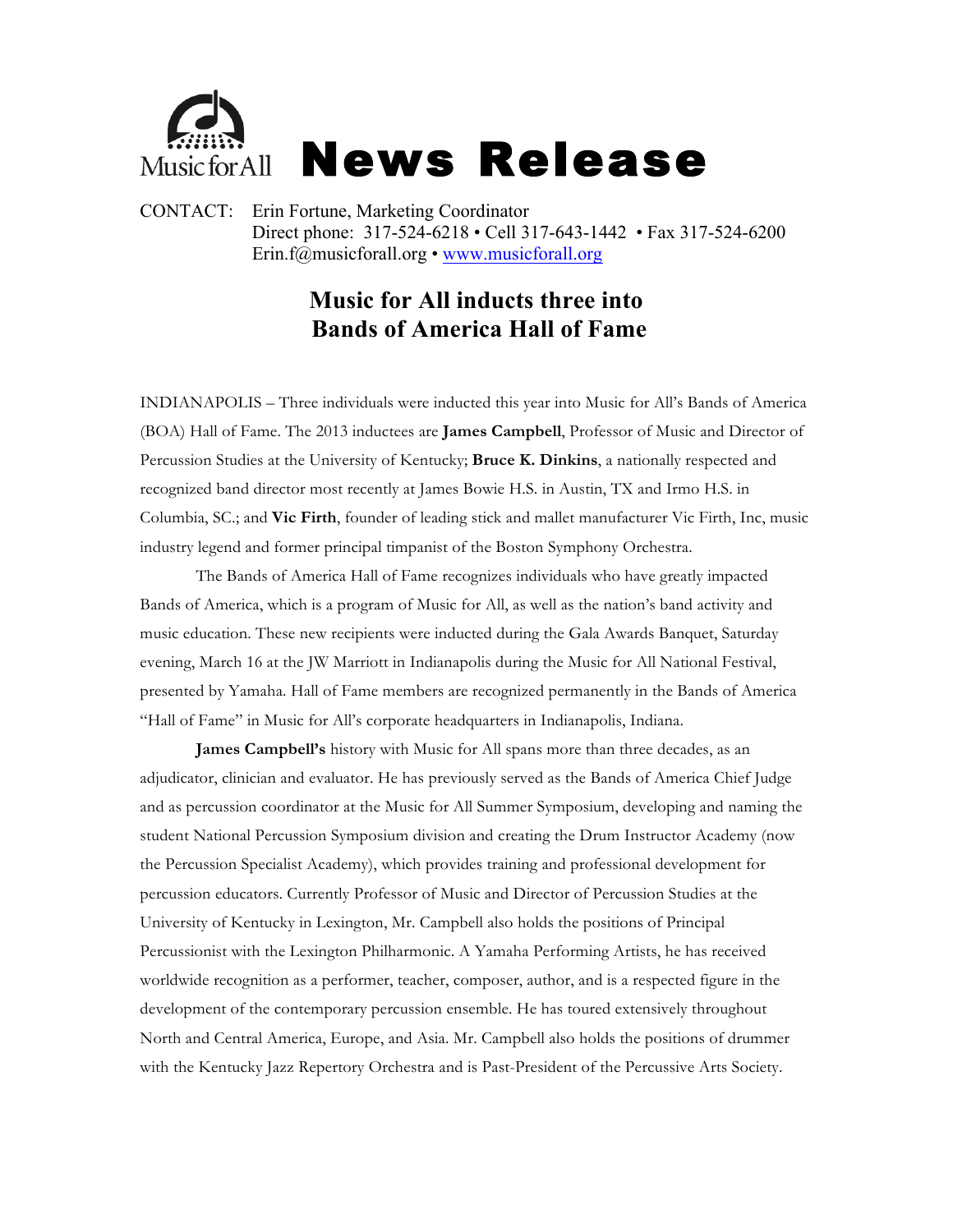**Bruce Dinkins** was a respected band director, whose ensembles were among the finest to participate in Music for All programs, including Bands of America Championships and the Music for All National Festival. His bands, including at Irmo H.S. in Columbia, SC and James Bowie H.S. in Austin, TX, are recognized as some of the finest in the country and are many-time BOA Regional Finalists and Champions and National finalists. He also served on Music for All advisory committees and as a band host at the Music for All National Festival. Mr. Dinkins began his teaching career at Florida Junior College and Jacksonville University, before moving on to Emory University in Atlanta. Later in his career, he taught high school and held positions at Avondale H.S. Center for Performing Arts in Atlanta and North Gwinnett H.S. in Suwanee, Georgia, before teaching at Irmo H.S. and then James Bowie H.S. He was a member of the American Bandmaster's Association. Mr. Dinkins passed away June 22, 2011 in Ashland, Oregon at the age of 60. His wife, Hildy Dinkins, accepted the award on his behalf, with his two children and other family and friends in attendance.

**Vic Firth** is the Founder of Vic Firth, Inc., percussion stick and mallet manufacturer, Mr. Vic Firth has been a has supporter of Music for All's programs as a sponsor through Vic Firth, Inc., a donor and a clinician. The Principal Timpani Chair of the Honor Orchestra of America is endowed by Mr. Firth, an example of his desire to support young musicians and Music for All's educational programs. Upon graduating from high school, Mr. Firth attended the New England Conservatory of Music and made biweekly trips to Juilliard in order to study with Saul Goodman. When his teacher at the New England Conservatory retired from the Boston Symphony Orchestra and auditions were held for the position, Firth was selected for the job. At age twenty-one, Firth was the youngest member of the Boston Symphony Orchestra and the Boston Pops Orchestra, the average age in 1952 being about fifty-five. He retired from the Boston Symphony Orchestra in 2001 after a 50 year tenure as timpanist.

## **About Music for All**

Music for All (MFA) is one of the nation's largest and most influential organizations in support of active music making. Since 1975, MFA, through its Bands of America and Orchestra America programs, has been a destination and set the standard for scholastic music ensemble performance and music education advocacy. A 501(c)3 not-for-profit educational organization, MFA uses its national profile programming to recognize, model, showcase and provide individual, teacher and organizational examples of music performance excellence and achievement. MFA's programs include 20 annual events, including the Bands of America Grand National Championships and Regional Championships for marching band both held in Lucas Oil Stadium; the Music for All Summer Symposium camp for students and teachers at Ball State University in Muncie; and the Music for All National Festival for concert bands, orchestras and percussion ensembles. Music for